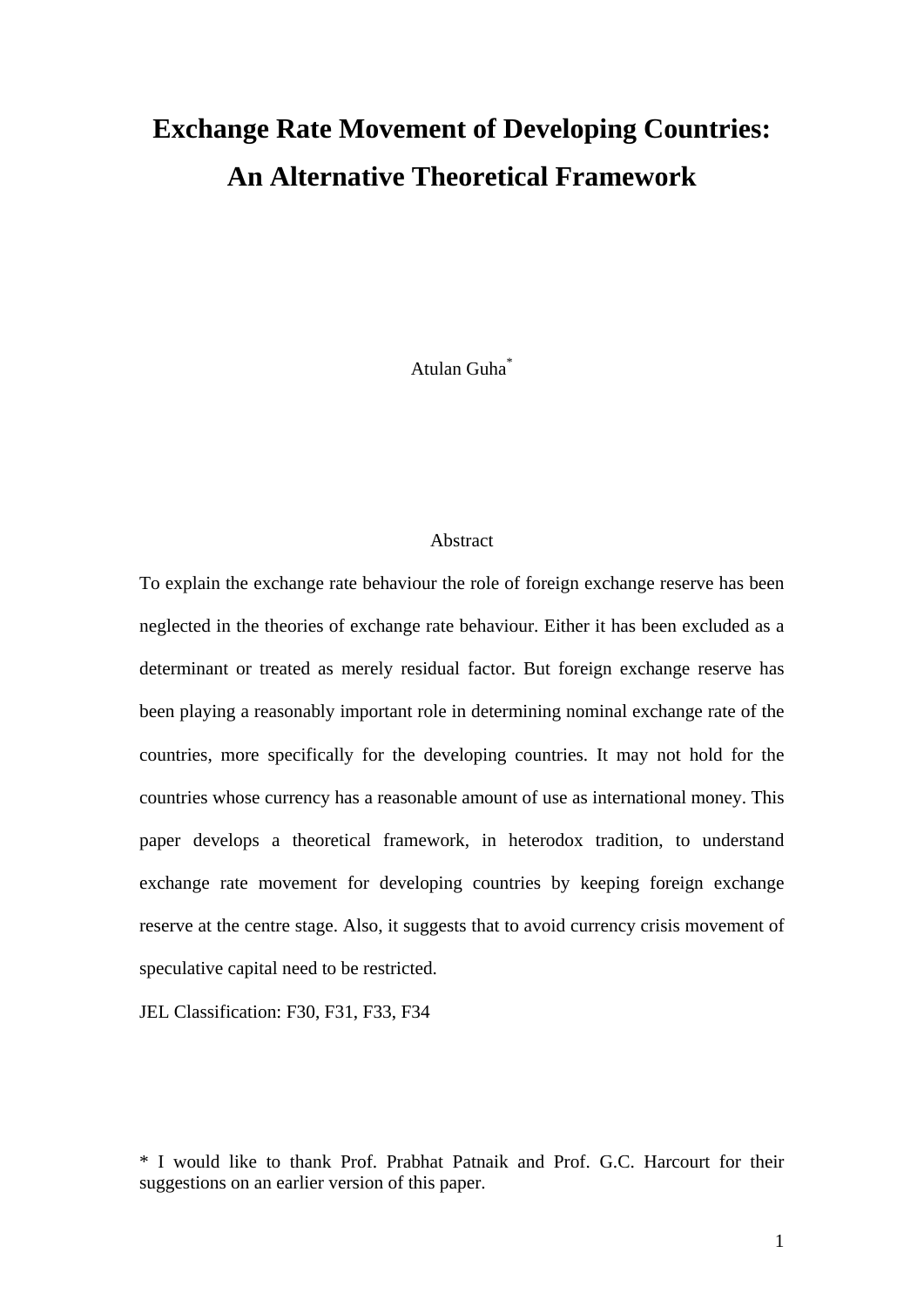### **Introduction**

In the flexible exchange rate system of the Post-BrettonWoods era, after the initial two decades of the transition period, most countries' exchange rate are determined in the foreign exchange market. As a result, the link between the exchange rate and the stock of reserves should not exist. Even so, the countries either follow a managed float or an independent floating exchange rate system. As many countries are following a pegged exchange rate system the stock of reserves is continuing to be an important factor behind the stability of the exchange rate. Even the countries that follow an independent floating exchange rate system have preserved the Central Bank's right to intervene in the foreign exchange market or they have sizeable intervention in the foreign exchange market. So foreign exchange reserves should continue to be one of the important factors behind exchange rate stability.

Most of the theories of exchange rate behaviour have ignored foreign exchange reserves as an important determinant for exchange rate. Foreign exchange reserves are either ignored or treated as a residual factor. This is true for the Mundle-Flemming-Dornbusch theory of exchange rate behaviour, the portfolio balance model and most of the currency crises theories. The monetarists link up reserve changes and exchange rate changes through the changes in the money supply. They say intervention in the foreign exchange market by any central bank will be effective in changing the exchange rate only to the extent that it constitutes a change in the money supply, which resulted in a change in price. Thus according to this view reservesexchange rate linkage get established through the changes in the money supply. Some econom[i](#page-17-0)sts<sup>i</sup> have argued that sterilized intervention is also effective to change the exchange rate. There are two channels - portfolio balance and signalling, through which they claim that this exchange rate change can take place.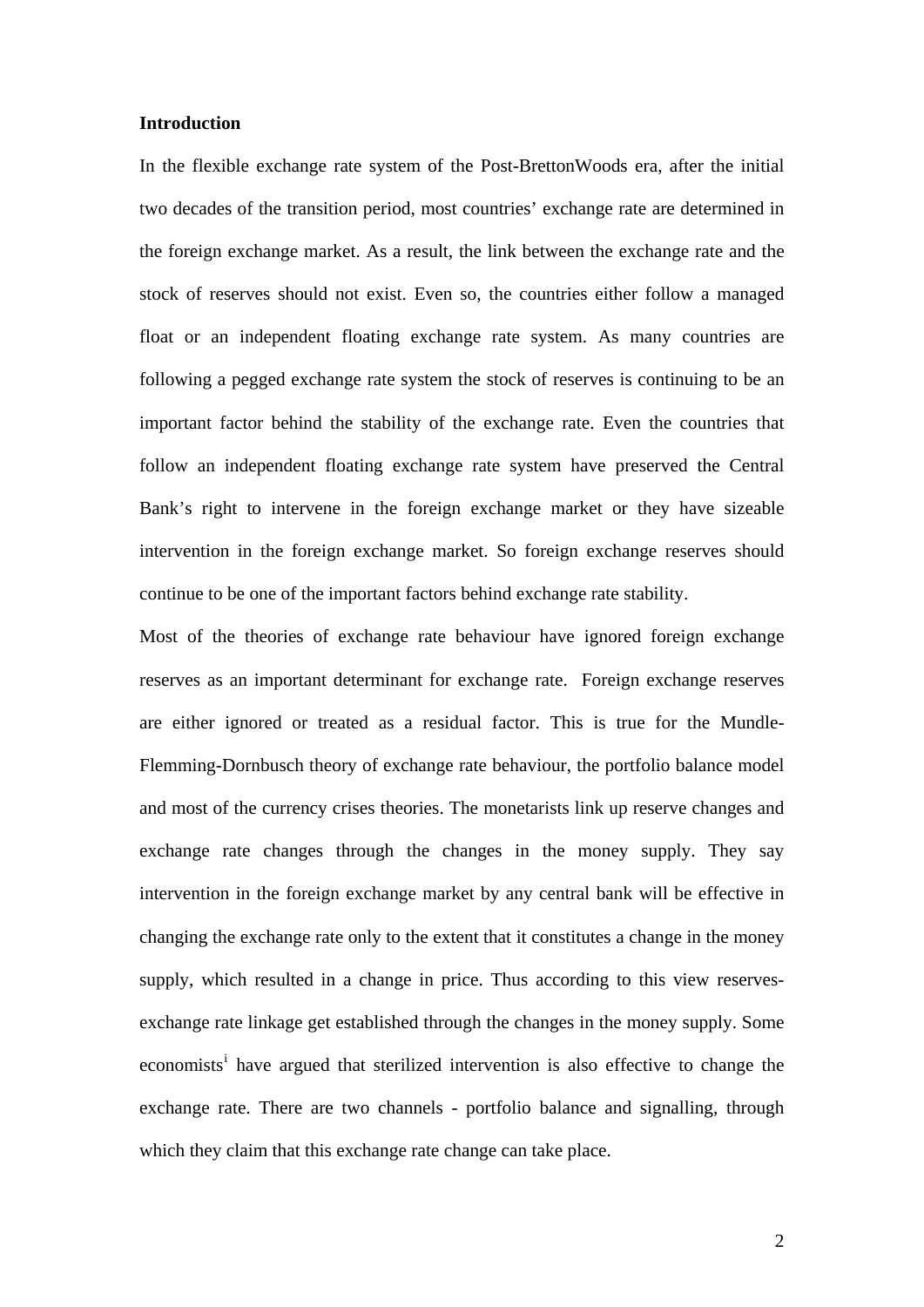The portfolio balance channel says because of foreign exchange risk, domestic and foreign securities are imperfect substitutes. So investors have to be compensated by a risk premium for holding foreign securities. Sterilized intervention changes the supply of foreign relative to domestic securities. So equilibrium in investors' portfolios gets disturbed. To restore balance a change in risk premium measured as the deviation from uncovered interest rate is required. Hence change in the asset return will change the spot exchange rate. Suppose the Central Bank is selling the foreign currency denominated assets and buying back the domestic currency denominated assets to sterilize the reduction in money supply. Supply of foreign currency denominated assets will increase. So the risk premium for holding domestic currency denominated assets will come down.

The risk premium can be defined as *e*  $r - r^* - \frac{e}{r}$  $\phi = r - r^* - \frac{\dot{\hat{e}}}{r}$ 

Where, r is real rate of interest of domestic country, "\*" denotes the foreign country, and  $\hat{e}$  is expected exchange rate. The exchange rate of the domestic currency is defined by keeping the foreign currency as the denominator.

For a given real rate of interest differential as the risk premiums come down either the present exchange rate has to appreciate i.e e has to come down or expectations about future exchange rate appreciation come down i.e.  $\dot{\hat{e}}$  has to go up. In mainstream economics usually it is assumed that  $\dot{\hat{e}} = f(e)$ . If  $f' > 0$  or  $f' = 0$  for coming down of risk premium φ exchange rate have to appreciate. If regressive expectation operates i.e. for  $f' < 0$   $\phi$  will go up as exchange rate appreciates. If f' has a very large negative value, the exchange rate will appreciate by a very little amount.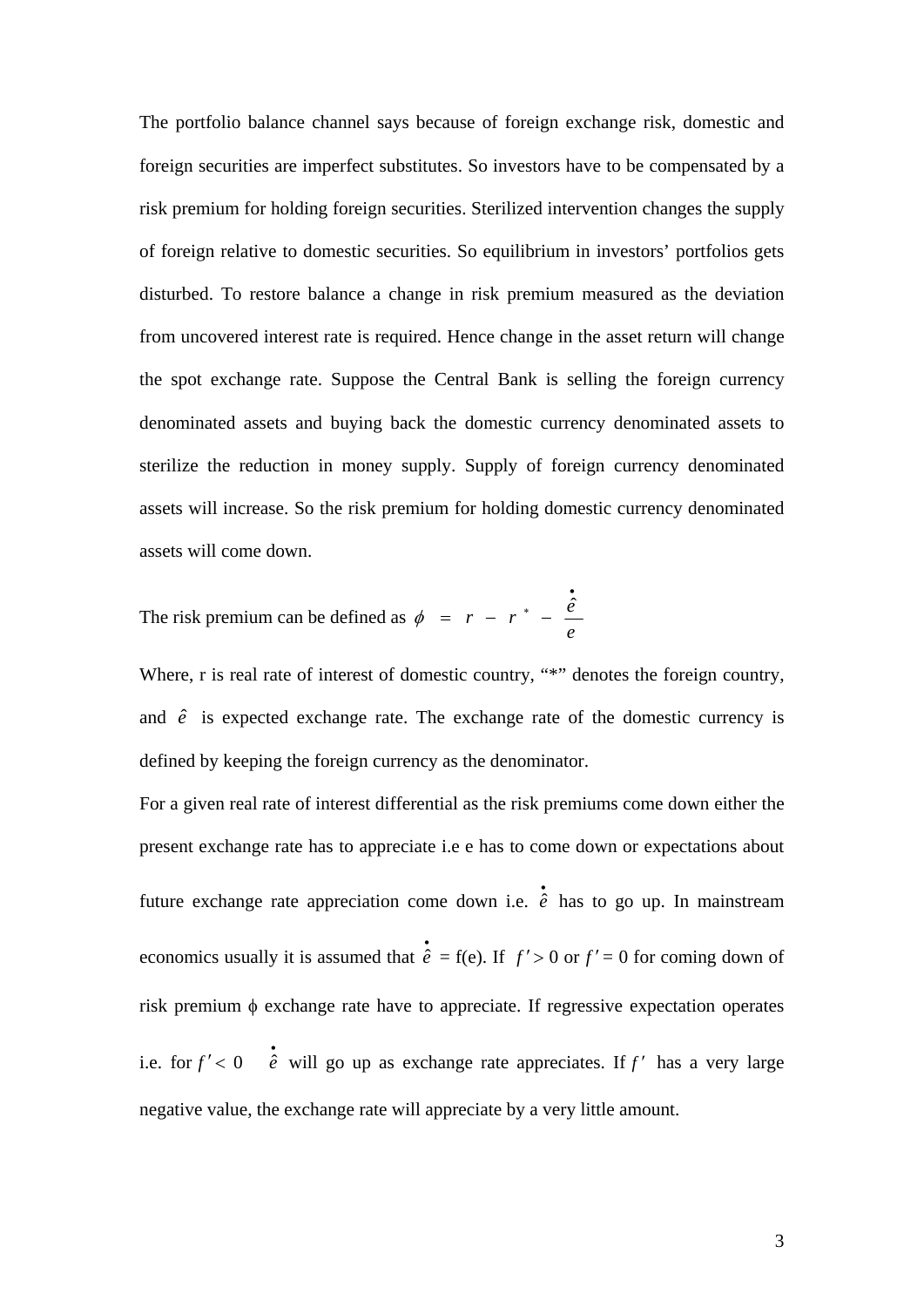The second channel, signaling says that sterilized intervention is supposed to signal a change in the monetary policy intentions of central banks. The signal activates a response by the private sector to move the exchange rate in the direction that the monetary authority seeks.

All of these theories have linked up the reserve change and exchange rate by keeping monetary policy in center stage. The obvious criticisms of these theories are their assumptions of a full employment situation as well as an exogenous money supply. We argue that there is no need to bring in monetary policy to establish the linkage between the exchange rate and reserves. The level of reserve stock will itself create the expectation regarding the future exchange rate. If the majority of foreign exchange traders believe that a particular currency is expected to appreciate, these traders will buy the currency to realize capital gains. A net increase in the demand for this currency will lead to its actual appreciation i.e. actual exchange rate of a period depends upon the expected exchange rate of that period and if the average expectation is that the exchange rate will appreciate the actual exchange rate will appreciate. This expectation about the exchange rate will change with the change in the stock of reserves. This change in expectations about the exchange rate will influence capital flow and capital flow will also influence the expectation about the exchange rate. Ultimately the exchange rate will change.

**I** 

Our alternative theoretical proposition - let us assume that in the foreign exchange market two kinds of agents are active- 1) Central Banks and 2) Private foreign exchange traders. Both the agents buy and sell foreign exchange. From the decisions of their selling (supply) and buying (demand) foreign exchange, the foreign exchange rate gets determined in a free market. An individual private foreign exchange trader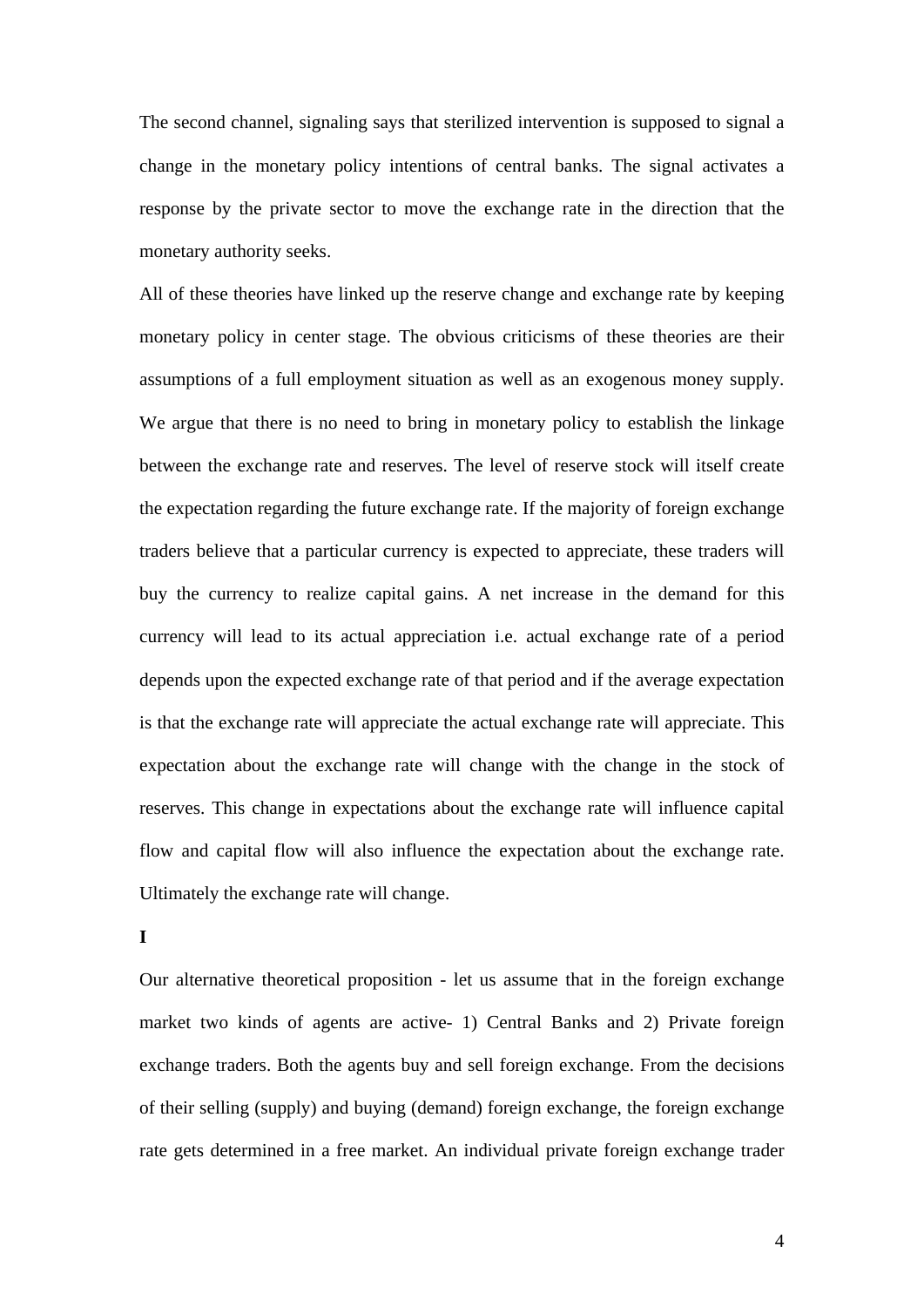tries to guess what on the average other foreign exchange traders are thinking about the future exchange rate of a particular currency. If he expects that others on average are having an expectation of appreciation, he would tend to buy that currency to make capital gains. When most of the other private foreign exchange traders have a similar expectation of currency appreciation, the market sentiment to buy that currency would dominate and the currency would tend to appreciate in a bullish market. One of the indicators of this expectation can be capital flow. If one or two banks lend to a particular country it generates confidence among other bankers regarding that country's credibility as a borrower which itself generates the expectation of at least stability (if not appreciation) of its currency value. Hence capital flow can be an indicator of a change in the expected exchange rate. Now the Central banks can intervene in the foreign exchange market by buying and selling the currency. In the mid-1990s the total foreign exchange reserves of central banks were almost \$800 billion. It was less than the equivalent of any single days' turnover in the world's foreign exchange market, which indicates that one central bank or even a number of central banks intervening together in exchange markets may not hope to counter a concerted onslaught on a particular currency or currencies by the exchange markets. The lack of quantitative power on the part of the central banks means that to become effective any central bank must act upon the exchange rate expectations that are held in the market, i.e. the role of central bank intervention is to change this expectation. The Central bank's policy of intervention would be effective if the foreign exchange traders believe that it will be effective. This belief depends significantly upon the position of the stock of reserve held by the central banks, e.g. by the RBI in the Indian context. Suppose, the rupee is depreciating, the RBI may start to or be expected to sell dollars and buy rupee to halt the downward movement of the rupee. If the foreign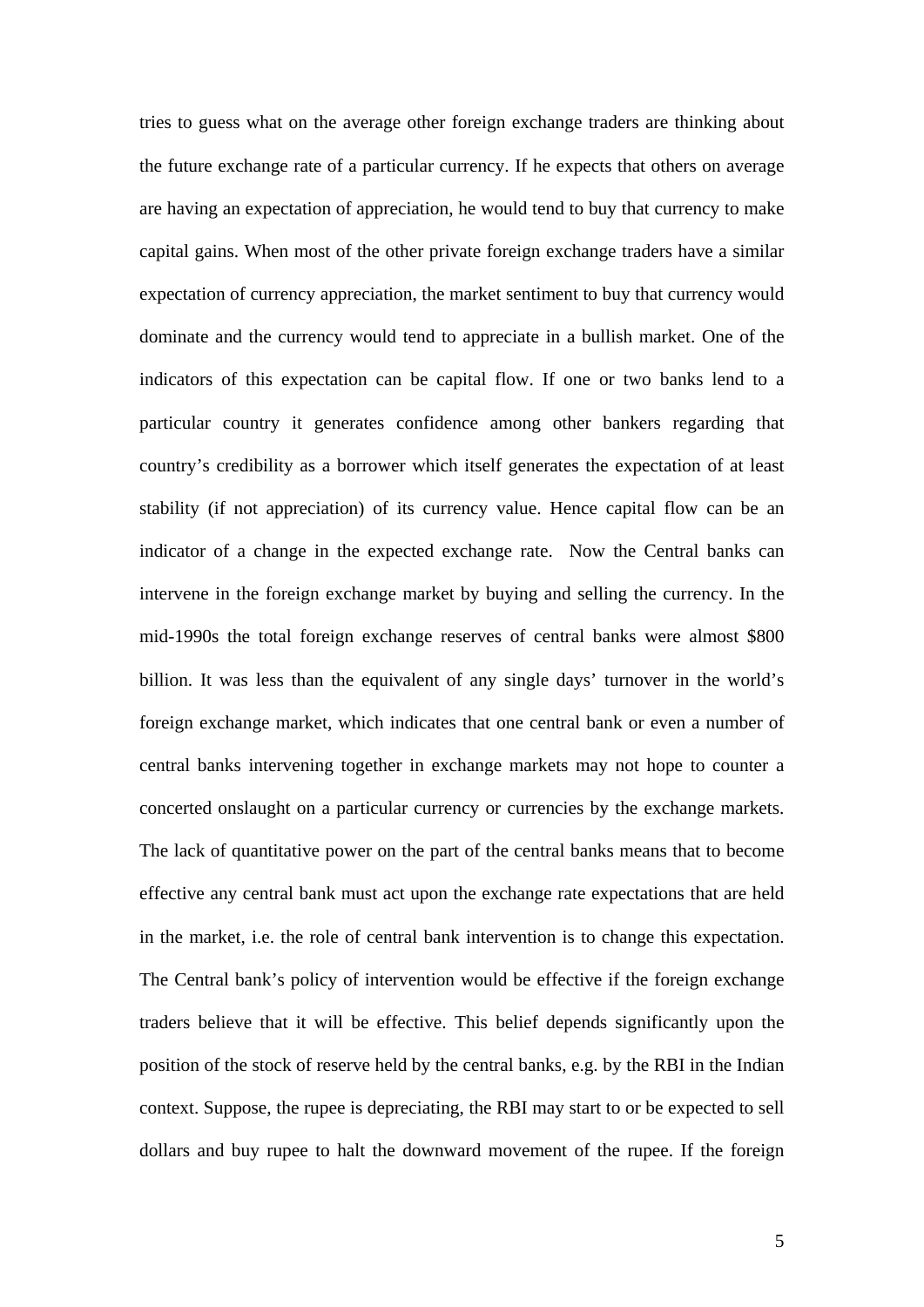exchange traders expect that it is the average expectation of the market that this intervention will be sufficient to maintain the stability of the Indian rupee, then they might begin to buy the rupee in the hope that the exchange rate would appreciate as a result of RBI's intervention. If it is the average perception then it will actually lead to either stability or appreciation of the rupee. If private traders expect that RBI intervention is not sufficient to maintain stability of the rupee, then the exchange rate would not be expected to appreciate and the foreign exchange traders will sell rupees in a bearish mood. The rupee will then actually continue to depreciate further and RBI's intervention will be ineffective. The expectation regarding the effectiveness of the central bank intervention, of a particular country depends upon the stock of reserves it has. This expectation will change with the change in the stock of reserves. Taking into consideration these factors foreign exchange traders will form the expectations about the change in exchange rate. Hence, the change in reserve as well as capital flows will play the role of determinants of change in the exchange rate. Formally, we can write,

).........,( .......... )1........(.......... <sup>ˆ</sup> *<sup>t</sup> <sup>t</sup> <sup>t</sup> K dt dR dt ed* <sup>=</sup> <sup>φ</sup>

Where,  $\hat{e}_t$  = expected exchange rate,

 $dR/dt$  = change in stock of reserve at period t

K= capital account inflow

Actions flow from the judgement about the future. Suppose the majority of foreign exchange traders believe that a particular currency is expected to appreciate. These traders will buy the currency because by doing so they will realize capital gains. A net increase in the demand for this currency will lead to its actual appreciation i.e. the actual exchange rate of a period depends upon the expected exchange rate of that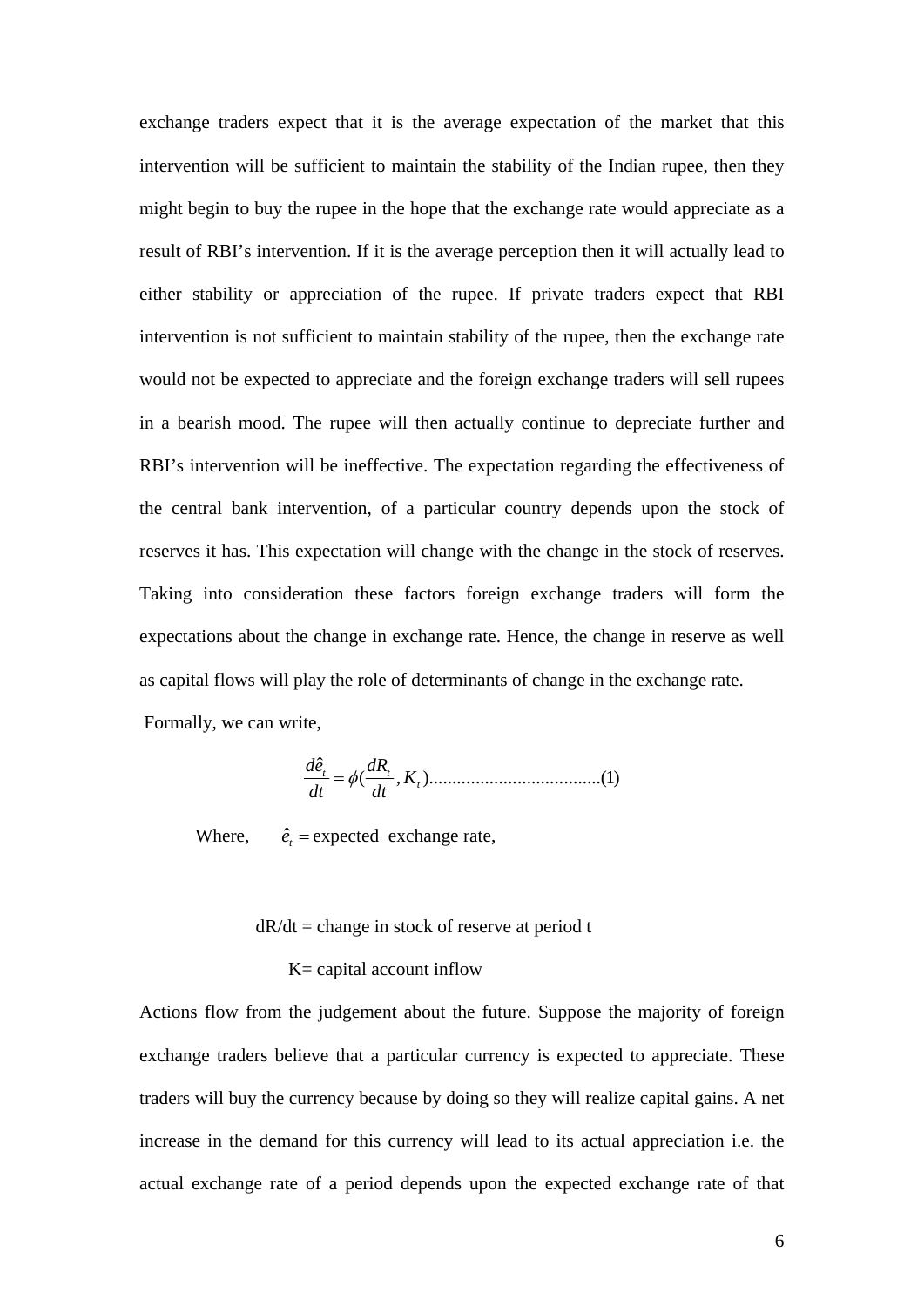period and if the average expectation is that the exchange rate will appreciate, then the actual exchange rate will indeed appreciate.

Formally we can write,





Now, dR/dt, change in reserve and K, capital flows are positively linked with each other for a given de/dt, change in exchange rate. If capital inflows increases for the existing change in exchange rate, the reserve will increases, otherwise the exchange rate will appreciate. If the change in the reserve stock increases, it will create the expectation that this particular currency's value may go up and it will create further capital inflows. So for a given exchange rate we can represent this relation with the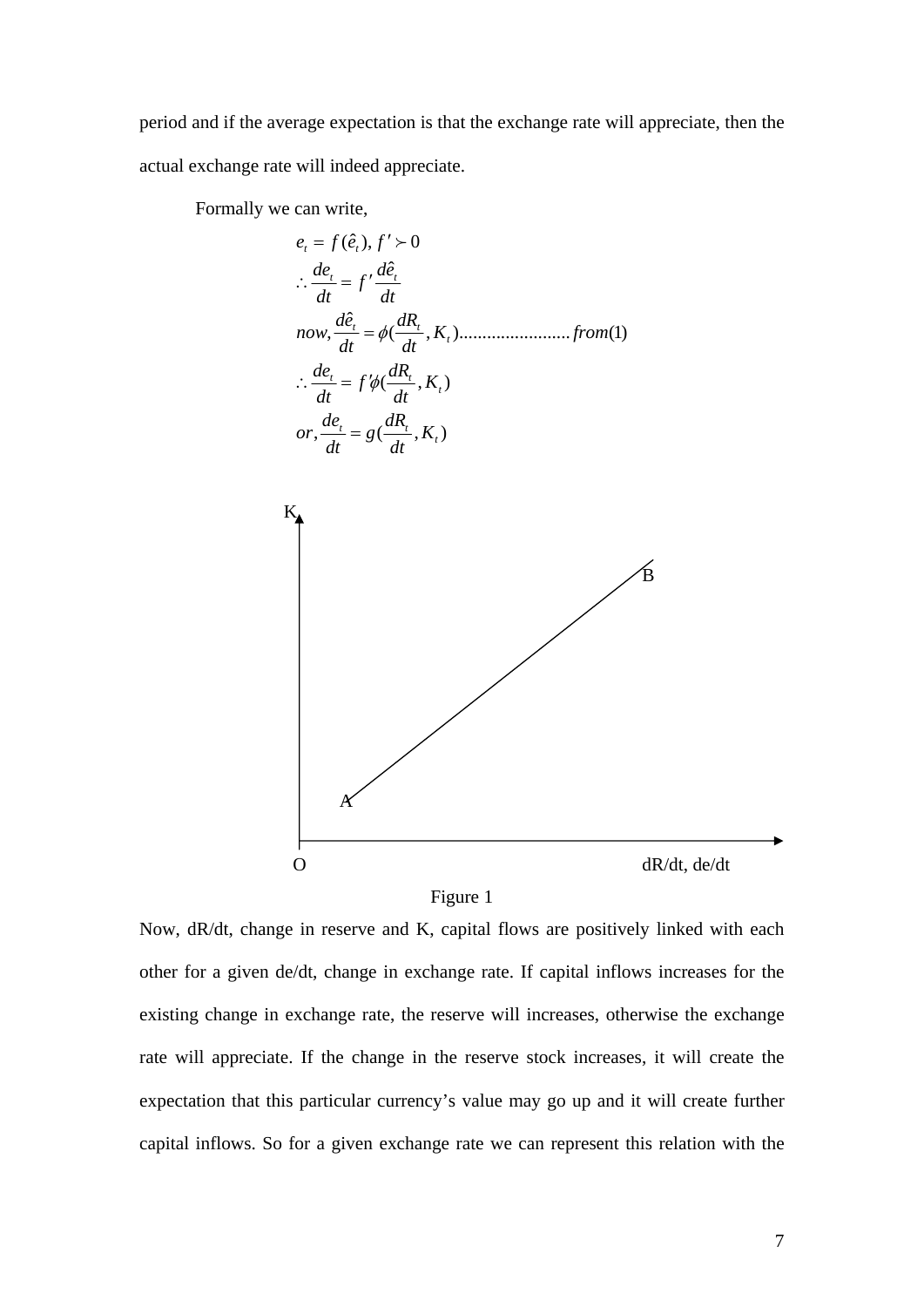positively slope straight line, AB, in figure1 (For simplicity, we have assumed this functional relationship is a straight line).

The validity of the relationship between exchange rate change, foreign exchange reserve change and capital flows stated in the figure1 depends upon two conditions, first, change in foreign exchange reserve is exogenously determined and second capital inflow should be autonomous to the current account or to be precise current account deficit should not have significant influence on exchange rate.

Now, the question is why we need these two conditions. The necessity of these two conditions is laid in the fact that change in stock of reserve is nothing but the aggregate of net capital inflow and net current account surplus. If changes in the reserve and net capital flows are the two determinants of exchange rate change, then the current account has to be the adjusting factor to maintain the balance of payment identity.

To keep the exchange rate stable each country needs a critical level of stock of reserves. This critical level should be such that it would be sufficient to generate the expectation that the intervention by the Central Banks will be effective enough to keep the exchange rate stable. Every Central Bank will try to have at least the critical level of foreign exchange reserve. Now the Central Banks' perceptions of the requirement of the reserve determine these critical levels. They generally do not make it public beforehand. Hence, change in the reserve stock is determined by the central banks and it is exogenous here. If the current account is not influencing capital flows and rather itself is sensitive to capital flows then we can say that current account surplus is the adjusting factor.

The gradual replacement of traditional bank loans with marketable security issues has led to a proliferation of the high risk financial transactions since the late 1980s which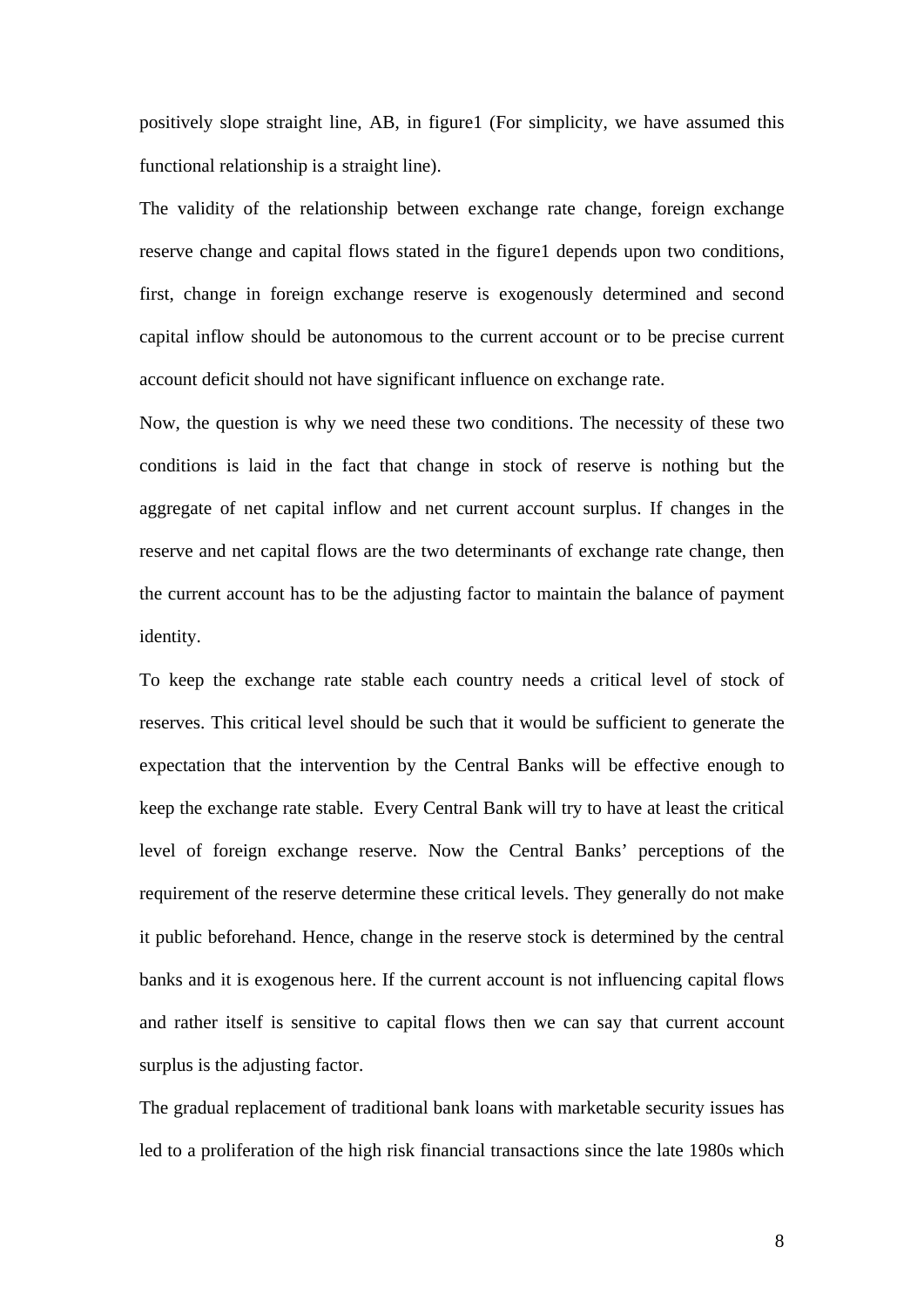relies, as a source of profit, on the rather uncertain movements in exchange rates and interest rates. These profits are essentially short run and speculative in nature. As the control over capital flows by the financial institutions has increased, the importance of having short-run profits has increased. The competition between institutional investors manifests itself as a persistent requirement to demonstrate superior returns in order to attract more funds. Successive high short-run gains in each period are more effective in this respect than the longer-term returns. In US the typical stock was held in 1992-93 for an average of a little over two years, compared to over four years ten years ago and seven years in  $1960^{\text{ii}}$  $1960^{\text{ii}}$  $1960^{\text{ii}}$ . The average holding period for institutional investors is less than two years, compared to almost five years for individuals. The foreign exchange market also shows the reflection of it. A very large part of currency trades are very short run. Given that the vast majority of trades are not for the finance of trade in goods and services or long-term investment, these short-term trades must be based on expectations of gains derived from changes in the value of financial assets.

The new instruments are mainly meant for hedging against the risk in the exchange rate change or rate of interest change. This essentially means transferring risk to others. Short-run profits are gained through transferring risk. It has no link with the return on the physical capital in the economy. This ultimately led to gradual disconnection from real world, because to earn profits the capital market no longer is looking towards the real world. Through transferring risk this market is able to draw profit on its own and sustain itself. The foreign exchange transactions per day, due to this hedging, constitute more than 60% of total average per day foreign exchange turnover. As a result capital inflows are coming in to countries mainly for speculative gains. Now speculative gains can come from the fluctuations in exchange rate and rate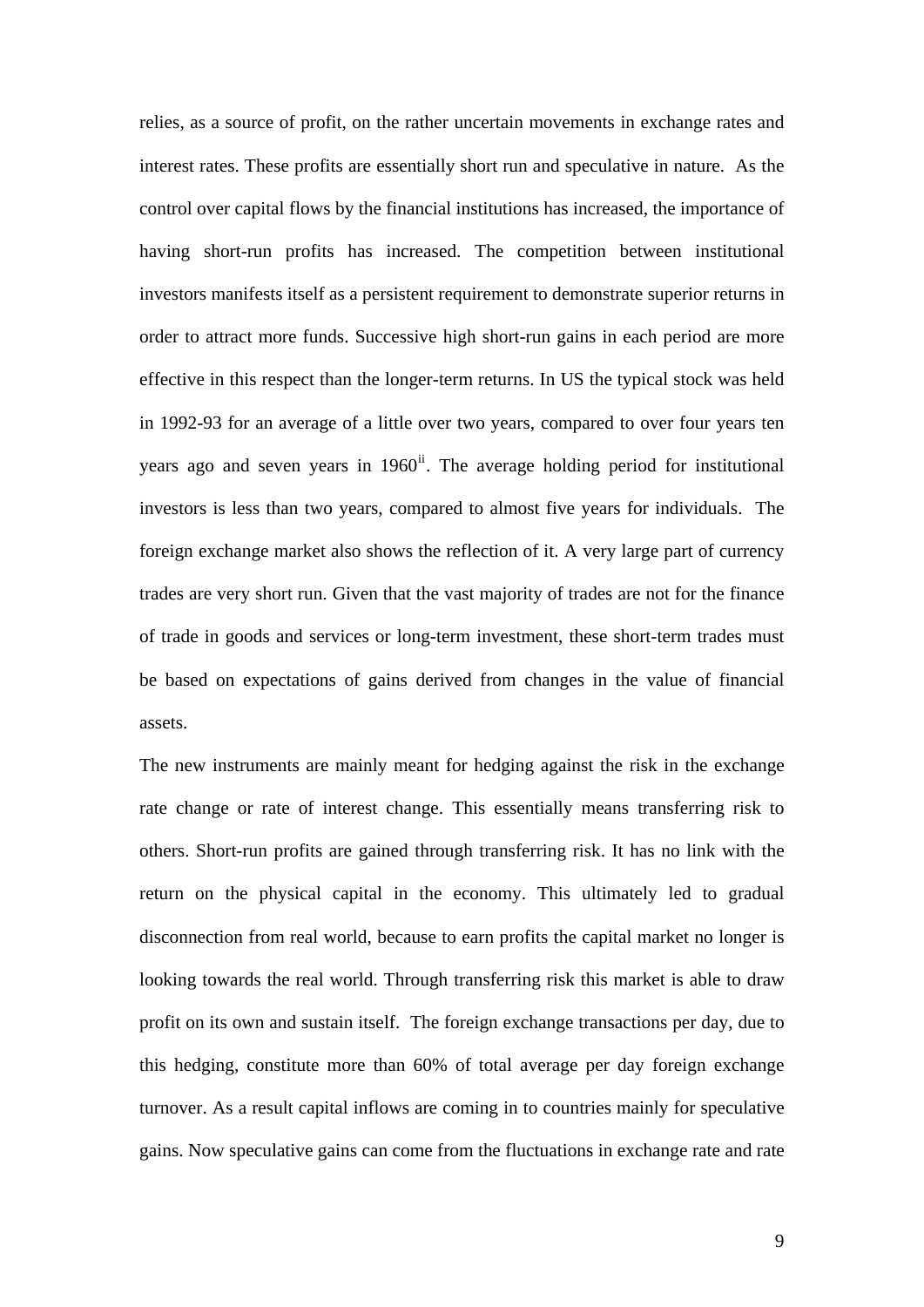of interest. For the countries, whose levels of exchange rates fluctuations are very high, naturally the speculative gain motive from exchange rate fluctuations will dominate in attracting capital inflows.

Now we shall try to look theoretically at how current account balance can influence the interest rate of a country. Suppose a country's current account balance is increasing. If the economy is in under full employment equilibrium for a given exchange rate the income will increase, the aggregate demand will increase. The demand for money will increase. With an unchanged money stock the rate of interest will increase. If money supply is endogenous stock of money will increase and rate of interest will be unchanged. Hence, changes in current account balance can affect capital flows through rate of interest in an under full employment equilibrium economy for a given exchange rate only if the money supply is assumed to be exogenous. At full employment an increase in current account balance will change the price not the rate of interest. Even if we assume that the money supply is exogenous (which can be questioned) capital flow may not be sensitive to change in the rate of interest, most probably for the developing nations, as the levels of exchange rate fluctuations are high for them.

Now we shall examine the influence of current account on capital flows through exchange rate. If we look at the data of the whole world the capital transaction has increased to such a level that the foreign exchange transaction for foreign trade and services is very negligible today. The volume of transaction in the year 2004 stood at close to \$1.9 Trillion per day<sup>[iii](#page-17-1)</sup>. In 2004 global volume of exports of goods and services was \$8.66 trillions. It means this was on average about \$32.8 billion per trading day. So foreign exchange trading was 58 times as great as trade in goods and services. Further, it has been felt that there is a need to defend the exchange rate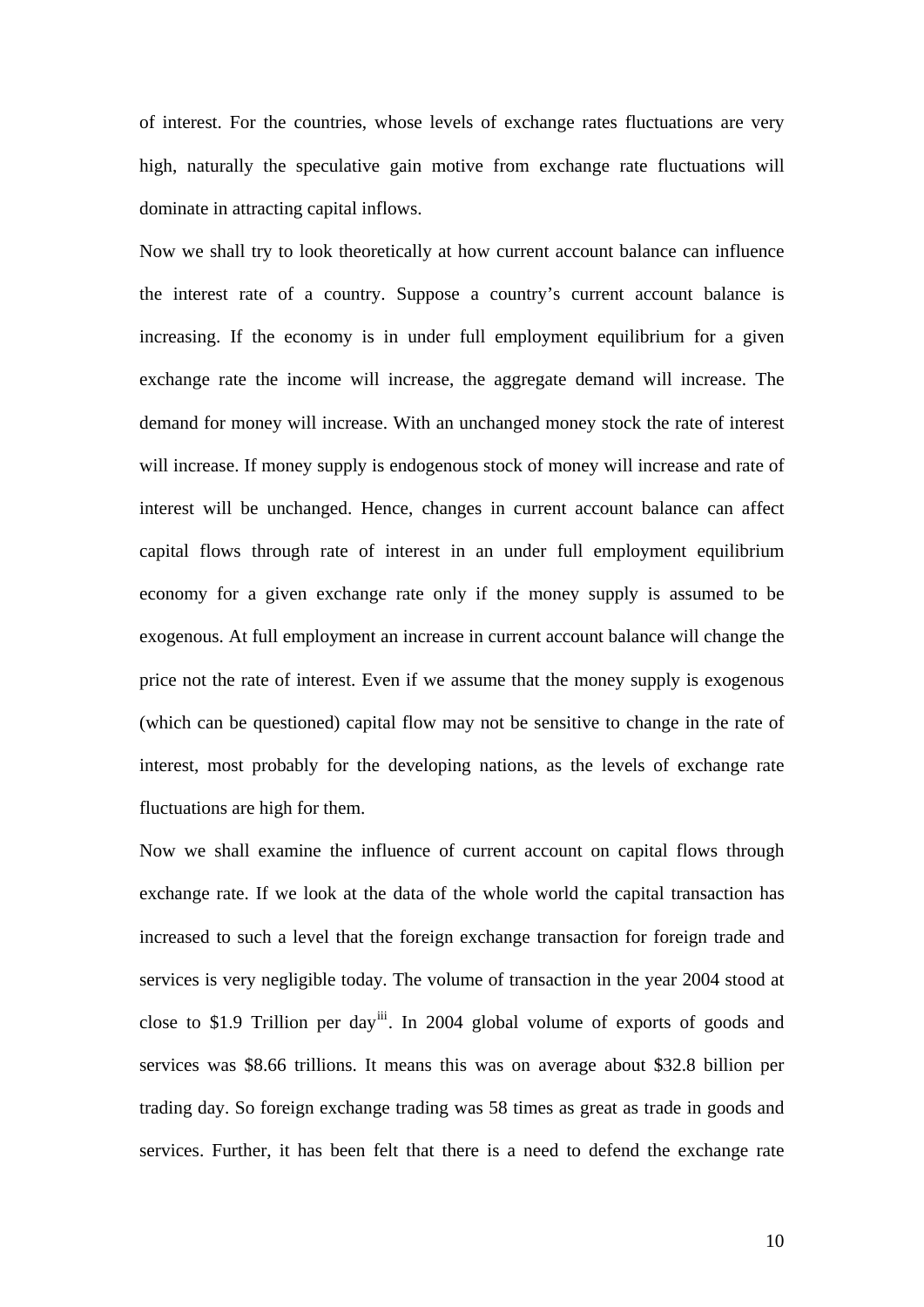against the volatility of international financial flows. In fact the World Bank has already told the developing countries to keep the their reserves according "to variations in the capital account, rather than in terms of months of imports, since the level of gross flows is higher following the integration". It shows that there is a smaller impact of trade in goods and services than of capital flows on exchange rate movement because it has a much smaller share in world foreign exchange transactions.

Now capital flow can influence the current account balance through various channels. If capital flows influence the exchange rate then through changes in the exchange rate will influence both imports and exports. Also increases in capital flows increase the international purchasing power of a country and that will help to increase imports through an increase in average propensity to imports of a foreign exchange constraint economy.

Capital flow can influence the current account not only through imports and exports but also through the factor income flows it generates. We have seen that the gross transaction of foreign exchange due to the income earned from foreign investment, as a proportion to current account is quite a large amount. All the G-7 countries have flows on factor payments on capital more than 10% of their gross current account flow in 1998<sup>[iv](#page-17-1)</sup>. For Japan it is close to 30% through out the period of 1982-1998. For the U.S.A. throughout the period of 1982-98 it was around 20%. For other industrially developed countries also it was within 10% to 20%. For developing countries also the flows constituted by investment income, compared to their current account flows is large, though not as large as in the developed world. For Latin American countries it is quite comparable to the situation in the developed world of the North. But for East Asian countries and India it is not that large. It is roughly around 3-6%. Now we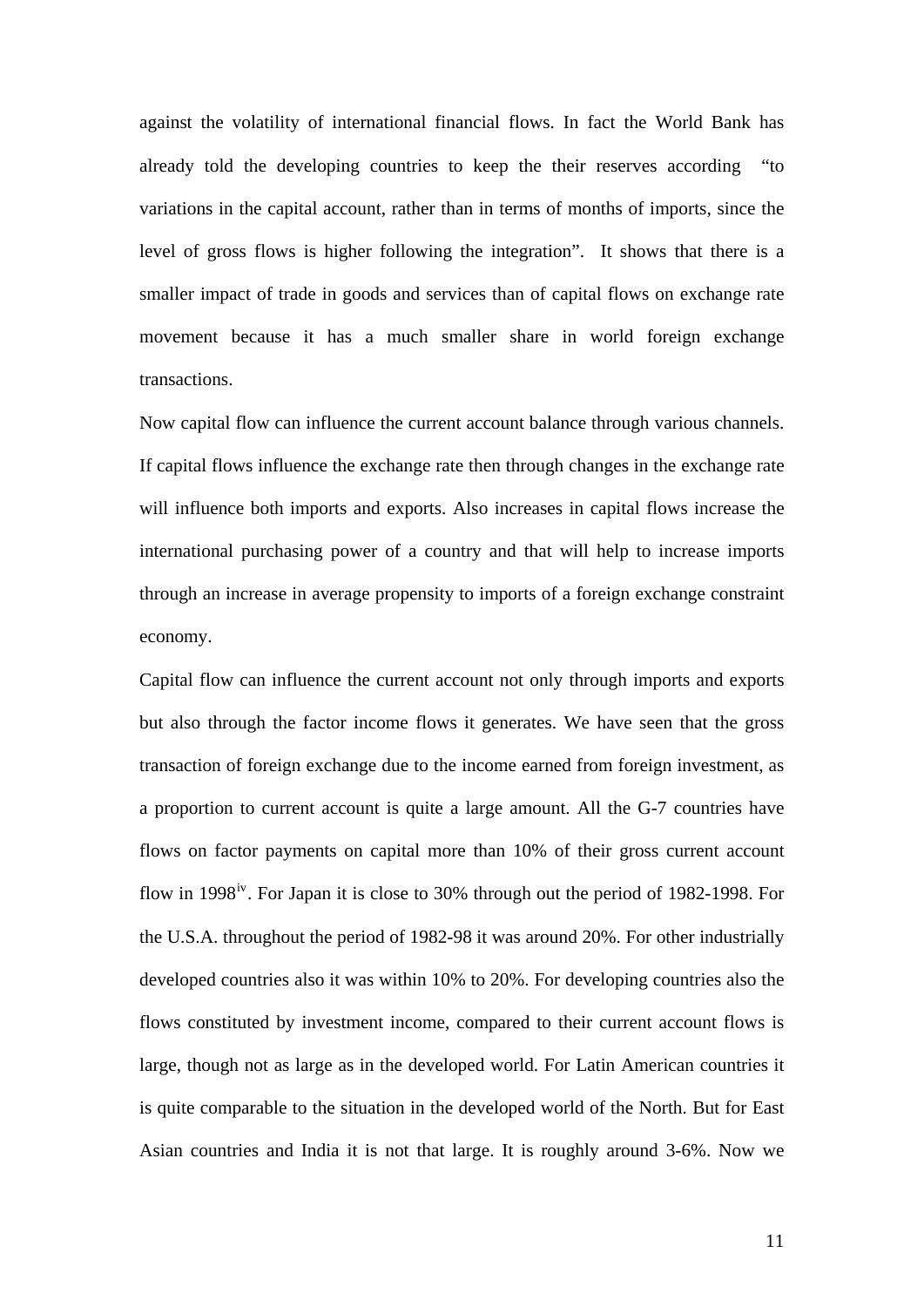should check how capital flows influence the current account through the net investment income route. If a country gets net capital inflows, thus implies that it is a net borrower country. Net investment income should be less than zero. If a country is a net exporter of capital then its net investment income should be greater than zero. This is true if the world capital market is perfectly integrated, the time lag between investment and return is not very long and the stock of capital invested abroad is smaller than the stock of capital invested by the foreigners into that country.

As we have described before, changes in foreign exchange reserves are exogenously determined in our model. But capital flows are endogenous. We need to know what influences capital flows. Capital flows into a country for two motives - income earning and capital gaining. If the income earning motive is the dominant one, capital flows will be sensitive to the rate of interest change and less sensitive to exchange rate change. And if capital gaining is the dominant motive, capital flows will be sensitive to exchange rate change and less sensitive to rate of interest change. It is expected that developed countries' rate of interest policy is relatively more effective to attract capital flows compared to that of developing countries. On the other hand, the capital flows that come into developing countries are more sensitive to exchange rate changes.

A plausible answer to why capital flows are insensitive to real rate of interest changes for developing countries but sensitive to such real rate of interest changes for developed countries may be because the currencies of developed countries enjoy the expectation of greater stability in their currency value. And, it discourages foreign investors to have capital gains motive. So capital flow is less sensitive to the exchange rate change in the developed world. For developing countries the exchange rate fluctuates much more compared to the developed world. So even if the rate of interest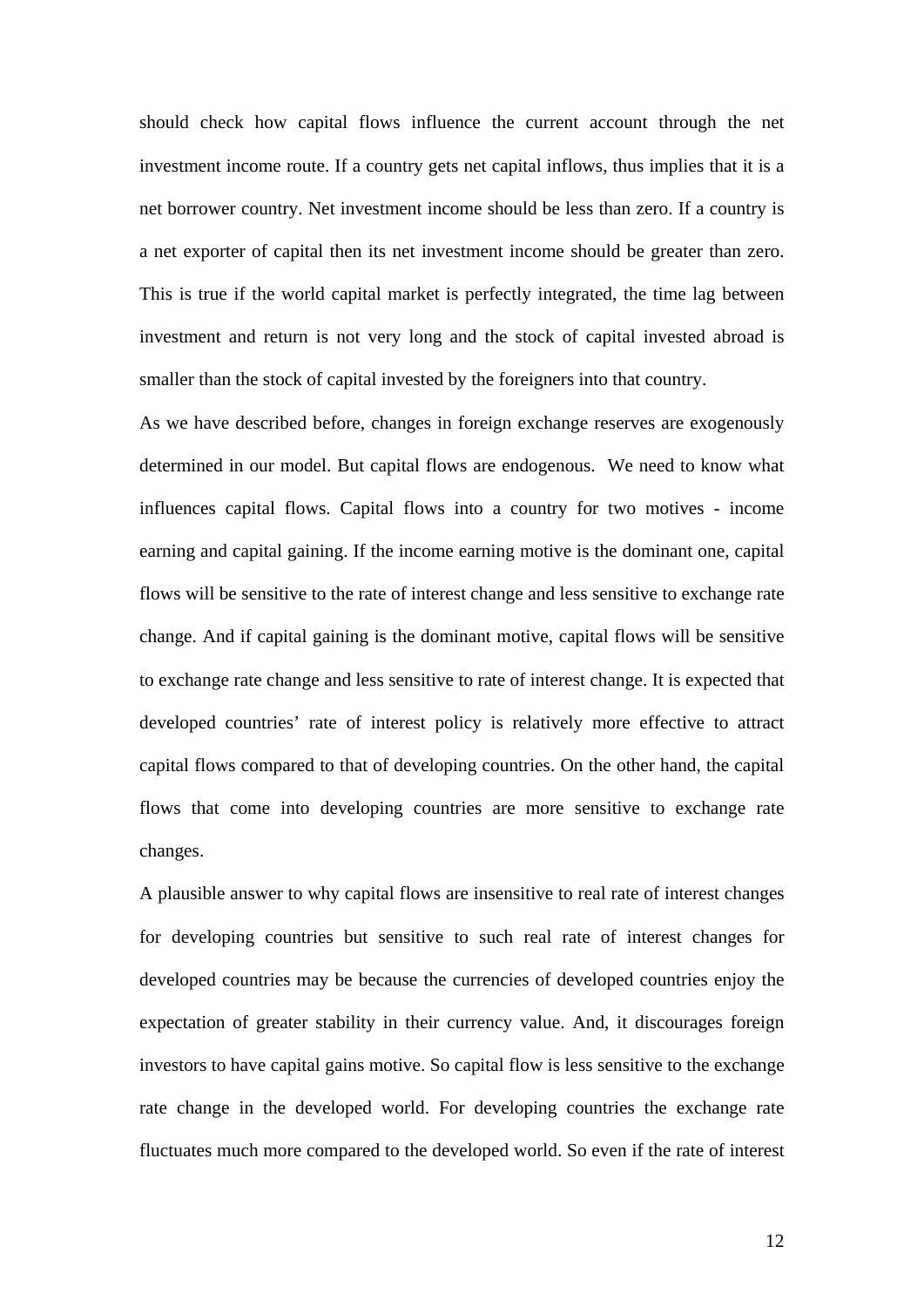increases in the developing world the foreign investors are unsure about the return because of high exchange rate fluctuations. It is this which explains why in developing countries capital flows are more sensitive to the percentage changes in exchange rate than to the rate of interest differentials.

| Table 1                                                            |
|--------------------------------------------------------------------|
| The Role of Different Currencies as International Currency in 1998 |

|                    |          |                     | (as a share of a currency in total use) |                |          |              |
|--------------------|----------|---------------------|-----------------------------------------|----------------|----------|--------------|
| Currency           | Pegging  | Foreign<br>exchange | Foreign                                 | Interna-       | Interna- | held<br>Cash |
|                    | of minor | reserves held by    | exchange trading                        | tional capital | tional   | outside home |
|                    | currency | central banks       | in world markets                        | markets        | trade    | country      |
| <b>US Dollar</b>   | 0.39     | 0.57                | 0.87                                    | 0.54           | 0.48     | 0.78         |
| Deutsche mark      | 0.06     | 0.13                | 0.30                                    | 0.11           | 0.16     | 0.22         |
| Japanese yen       | 0.00     | 0.05                | 0.21                                    | 0.08           | 0.05     | Na           |
| Pound sterling     | 0.00     | 0.03                | 0.11                                    | 0.08           | 0.15     | 0.00         |
| French franc       | 0.29     | 0.01                | 0.05                                    | 0.06           |          | 0.00         |
| Other EMS currency | 0.04     | <b>NA</b>           | 0.17                                    | <b>NA</b>      |          | 0.00         |
| ECU                | 0.00     | 0.05                |                                         | 0.01           | 0.00     | 0.00         |
| Other/unspecified  | 0.22     | 0.15                | 0.29                                    | 0.12           | 0.16     | <b>NA</b>    |

Source: Economic Report of the President transmitted to the congress, 1999

Now the currencies of the developed countries have much greater use as international money compared to those of the developing countries. They have a very large use as an international medium of exchange as well as a reserve currency (due to the store of value as well as medium of exchange functions). Usually, the currency, which has these two functions, also functions as a unit of account. All these functions require stability in the value of the currency. So a greater use of a currency as international money requires a greater stability in its value. Since the currencies of the developed countries ha[v](#page-17-1)e much greater use as international money (See Table  $1^{\nu}$ ), the general expectation is that these countries' exchange rates are more stable compared to developing countries.

Hence, for developed countries the capital flows can be altered through the rate of interest change. Whereas, for developing countries rate of interest policy won't be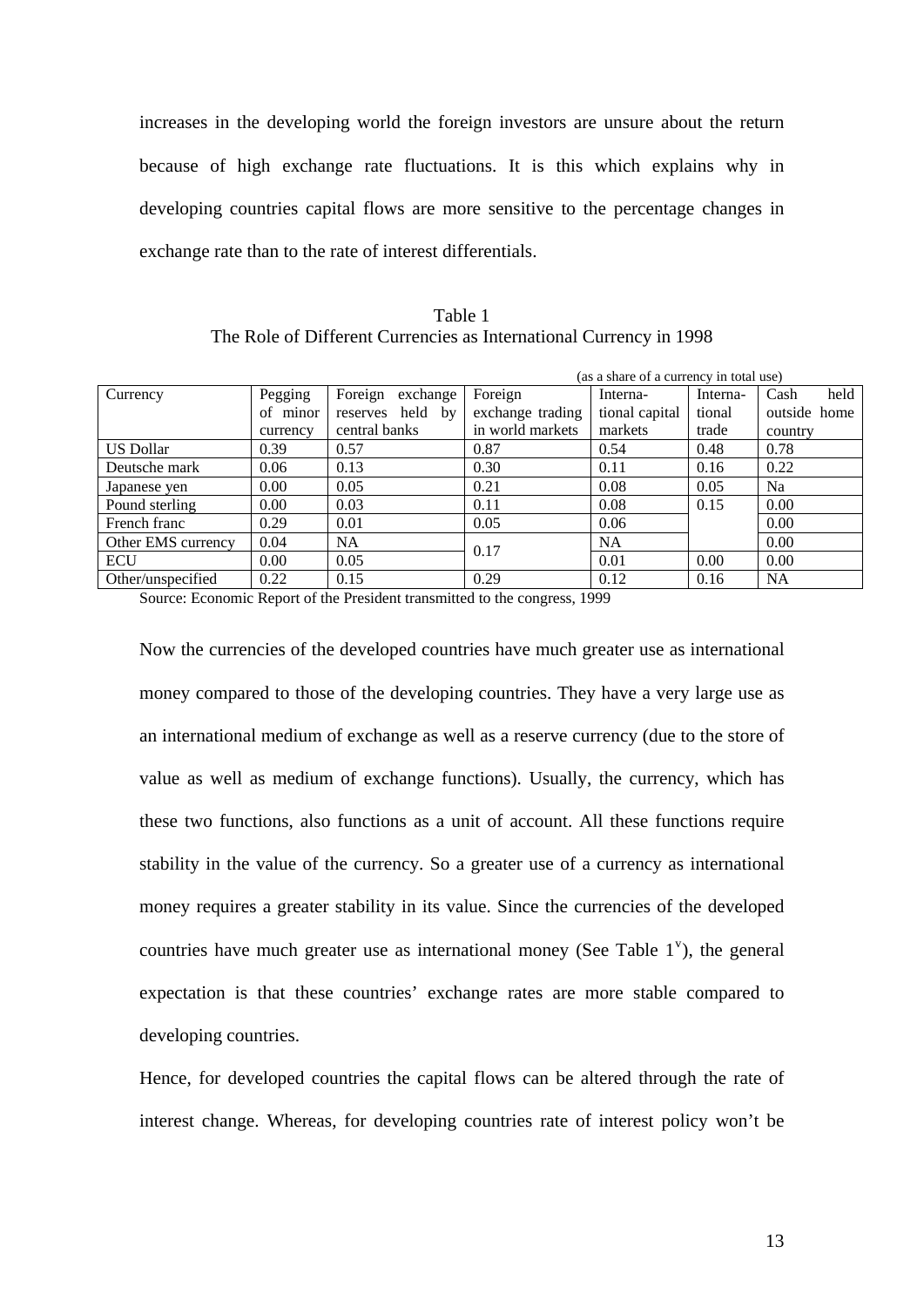effective to attract capital flows. The capital flows in developing countries are sensitive to exchange rate changes and not to interest rate changes.

Others also share this observation. In fact, Mihir Rakshit<sup>[vi](#page-17-1)</sup> has written

*"The severity of external credit crunch a country faces following some large negative shock depends also on the country's standing in the international financial market. When faced with pressing balance of payments problems, along with depressed economic conditions at home, Great Britain or France could in early 90s have kept their currencies within the ERM band by inducing capital inflows through jacking up*  interest rates, provided they were prepared to endure a prolonged spell of *unemployment and output loss. However, even though the long term fundamentals of South Korea, Malaysia and Thailand were stronger, at least not worse than the European economies in distress, the former failed to attract foreign capital even when their interest rate went through roofs."* 

So, we can write for the developing countries,

$$
K_t = \Im\left(\frac{de_t}{dt}\right) \text{ and } \Im' \prec 0
$$

for simplicity, we assume a linear form of this functional relation and incorporate it into figure 1. The line, CD, in figure 2 represents this functional relation.



figure 2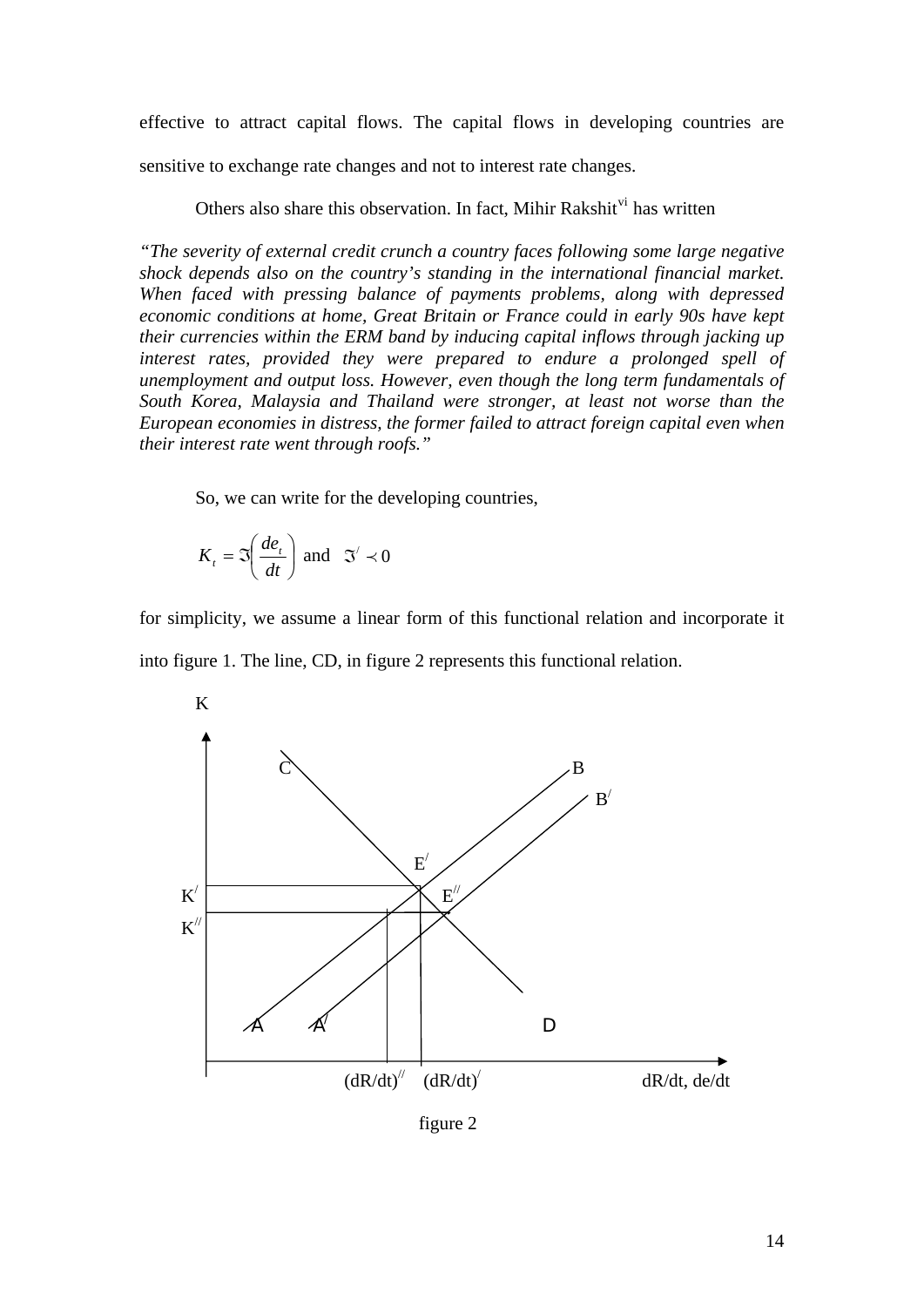The point E in figure 2 signifies for a change in foreign exchange reserve how much will be change in exchange rate. To understand the mechanism of it — Suppose, the central bank wants to increase the stock of reserves at a faster rate. So dR/dt will go up. Then there will be tendency of  $E'$  to move towards right. As a result exchange rate will depreciate and capital outflow will start and AB line start moving downwards, and the new equilibrium will be at  $E^{\prime\prime}$ . Suppose, there is an increase in the US Fed rate and capital outflow is taking place from a particular developing country. The capital flow has come down to  $K^{\prime\prime}$  at a given dR/dt i.e. (dR/dt)<sup>'</sup>. As a result the exchange will depreciate, say at point E'. Now for  $K^{\prime\prime}$  the required dR/dt is  $(dR/dt)^{\prime\prime}$ . So the addition to stock of reserves will come down. And it will put pressure on the exchange rate to appreciate and this may bring some capital inflows also. As a result the exchange rate appreciates and moves towards  $E^{\prime}$ .

## **II**

Suppose, whatever capital flows are coming everything is being absorbed by the central bank. It implies  $de/dt = 0$ . So, the line AB (figure 3) will be with slope of  $45^{\circ}$ . Now the question is when can a country have a line like this? A central bank will absorb the whole capital flows, if they feel that the country does not suffer from problem of getting finance. Also not absorbing whole capital flows will bring appreciation of exchange rate and that may have an adverse impact on the real economy. But the accumulation of reserves is also having its own costs. Generally, in developing countries the foreign exchange are kept in highly liquid US \$ or other developed countries currency like Euro denominated assets. Naturally, the rates of return of these assets are quiet low compare to the rate of return earned by capital flows coming to the developing countries. So, whether, the central bank will absorb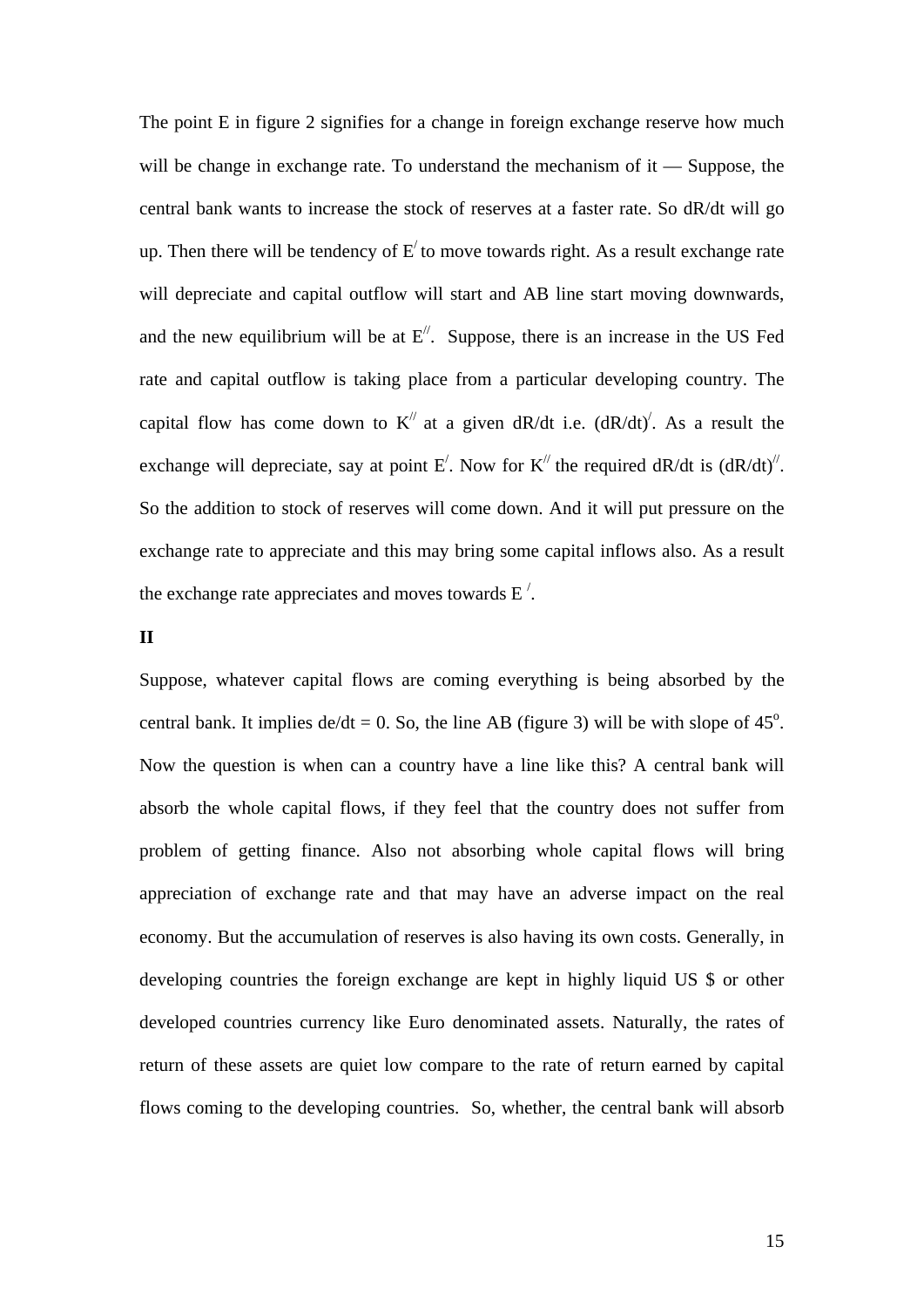the whole capital flows depending upon a cost-benefit analysis by taking into account all these factors.

Suppose, there is a optimum ratio of stock of net foreign capital inflow and stock of reserve for which a developing country's central bank absorbed whatever net capital inflows are coming. So, the economy is in line AB (figure 3, for simplicity, we have removed the line CD of figure 2). And the exchange rate is stable. But capital flows are continue to come, as an increasing stock of reserves will always create this expectation that in future the exchange rate will appreciate, the stock of reserve will go up and as it has a cost, after certain period, the central bank will not absorbed the whole net capital inflows and exchange rate will appreciate. Then the slope of the line AB will increase from 45<sup>o</sup>. It will move towards  $A'B'$  in figure 3. As exchange rate appreciation will bring capital inflows at greater rate, the increase of slope of line will be increased at a faster rate. Ultimately, one day, the net capital inflows will reach such a level that the stock of reserves will not be sufficient to generate confidence that exchange rate will be at least stable in future. And, the collapse of exchange rate will start.

Now, let us assume, according to the central bank, it can purchase more foreign exchange than what net capital flows are bringing in. i.e., the slope of the line AB is lower than 45<sup>o</sup>, i.e.,  $A^{\prime\prime}B^{\prime\prime}$  in figure 3. The immediate effect may be it will depreciate the exchange rate. And if this creates a expectation that the central bank will continue to do so, the exchange rate may be depreciate for quiet some time. But as it will increase the stock of reserve continuously, there will be a continuous pressure on exchange rate to appreciate as increasingly more and more traders in foreign exchange market will expect exchange rate to appreciate. And so after certain point the effectiveness of this policy will have vanished. And exchange rate will start to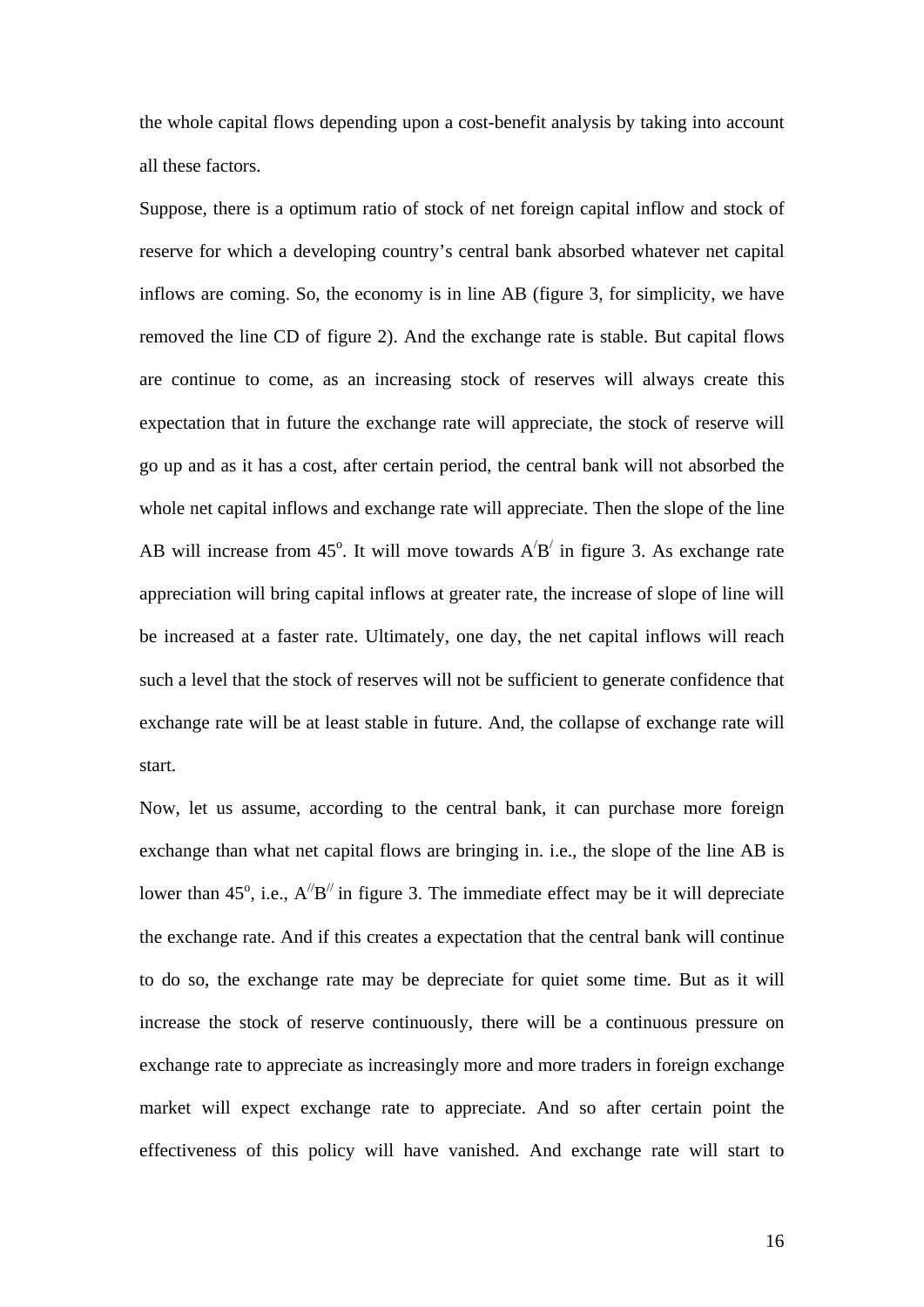appreciate. More capital flows will come, the stock of reserves will further go up and exchange rate will appreciate further. The increasing burden on the economy due to the increasing stock of reserves will force the central bank one day to purchase less foreign exchange than the net capital inflows and the AB line will start moving upward. As a result the rate of exchange rate appreciation will increase further, more capital flows will come and the country will move towards a currency crisis.



So, there is no way a developing country can avoid a currency crisis. The only option is to change the nature of capital flows — that is the speculative nature of capital flows has to be changed — the only policy option available to developing countries is to put some capital control measure, so that the inflows of speculative capital get restricted.